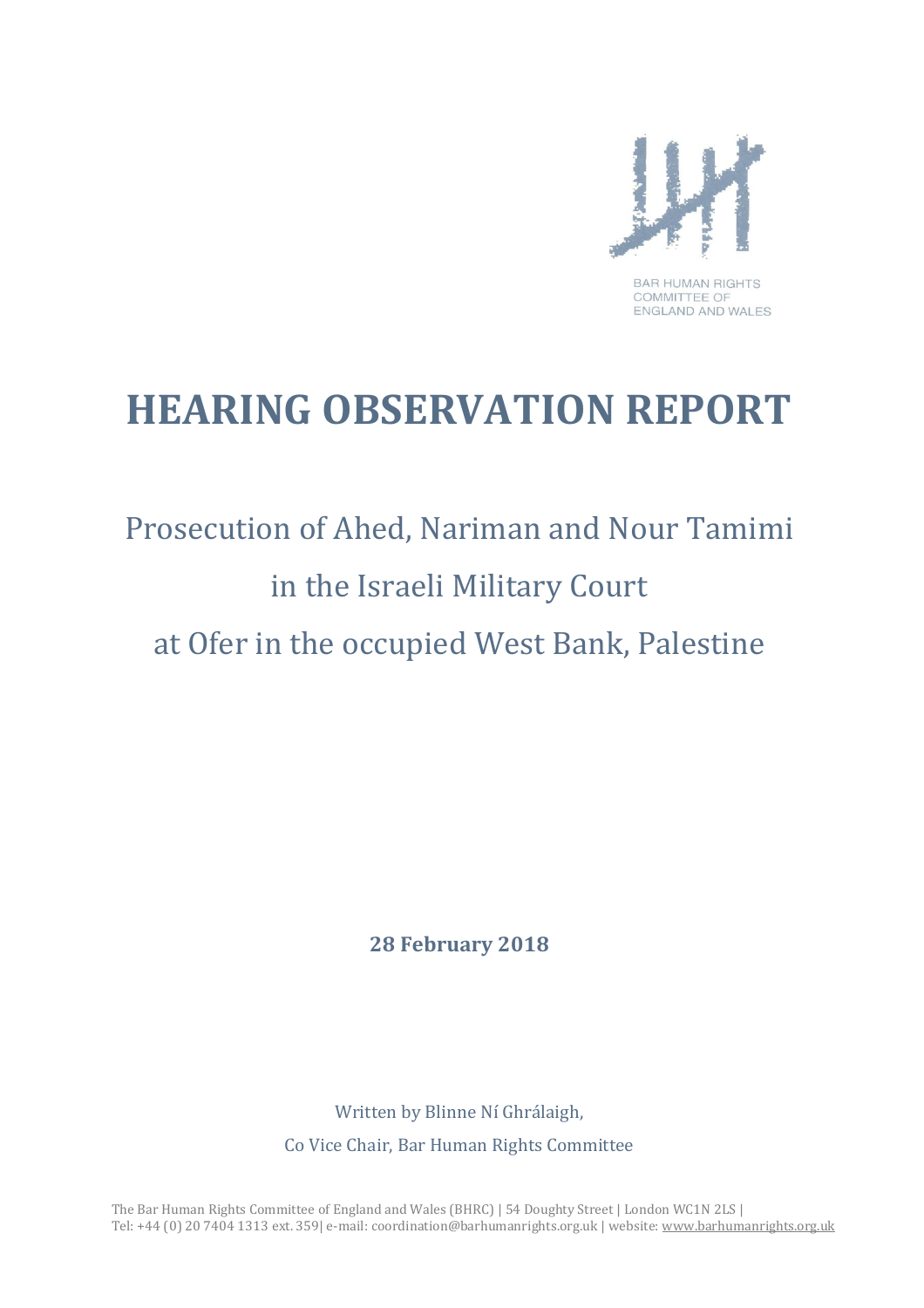#### **Introduction**

On 13 February 2018, BHRC Co-Vice Chair Blinne Ní Ghrálaigh, attended the Israeli military court on the Israeli military base at Ofer, in the West Bank, to observe the opening of the trial of 17-year-old Ahed Tamimi, her mother Nariman Tamimi and her cousin, Nour Tamimi.

#### **The Israeli military courts in Palestine**

The occupied Palestinian territory has been under Israeli military occupation since 1967. Its Palestinian population is subject to a system of Israeli military law, infringements of which are prosecuted in one of two military courts, one situated in Ofer, near Jerusalem, and the other in Salem, in the Northern West Bank, near Jenin. It is estimated that approximately 800,000 Palestinians have been prosecuted in the Israeli military courts since the occupation began, including between 500-700 Palestinian children prosecuted each year. The courts do not assume jurisdiction over Israelis, including the approximately 600,000 settlers residing in the West Bank: insofar as they are charged with crimes committed in the West Bank, they are prosecuted under Israeli domestic legislation, in Israeli civilian criminal courts. Two distinct bodies of law and legal systems therefore apply.

Cases prosecuted before the Israeli military courts are divided into five categories by the Israeli military authorities. The vast majority of the charges prosecuted in the military courts concern alleged traffic violations of Israeli traffic law, enacted by the Israeli military in the West Bank. By way of illustration of the breakdown of the types of cases being heard by the courts, the following figures represent official Israeli statistics regarding the number of indictments in each category in 2012, as provided in the Israeli Military Advocate General's 'Military Court Annual Activity Report for 2012'.

- (1) traffic offences (4,904 (56%) out of 8,739 indictments)
- (2) illegal presence in Israel (1,232 or 14% of indictments)
- (3) hostile terrorist activity, including offences of membership of a proscribe organisation (1,204 or 14% of indictments)
- (4) classic criminal offences, including theft, bribery, *etc* (702 or 8% indictments)
- (5) disturbances of the peace (697 or 8% of indictments)

The courts are presided over by Israeli military judges, who judge cases of Palestinian defendants prosecuted by Israeli military prosecutors. Proceedings take place in Hebrew, a language most Palestinians do not understand. An Arabic-speaking Israeli soldier,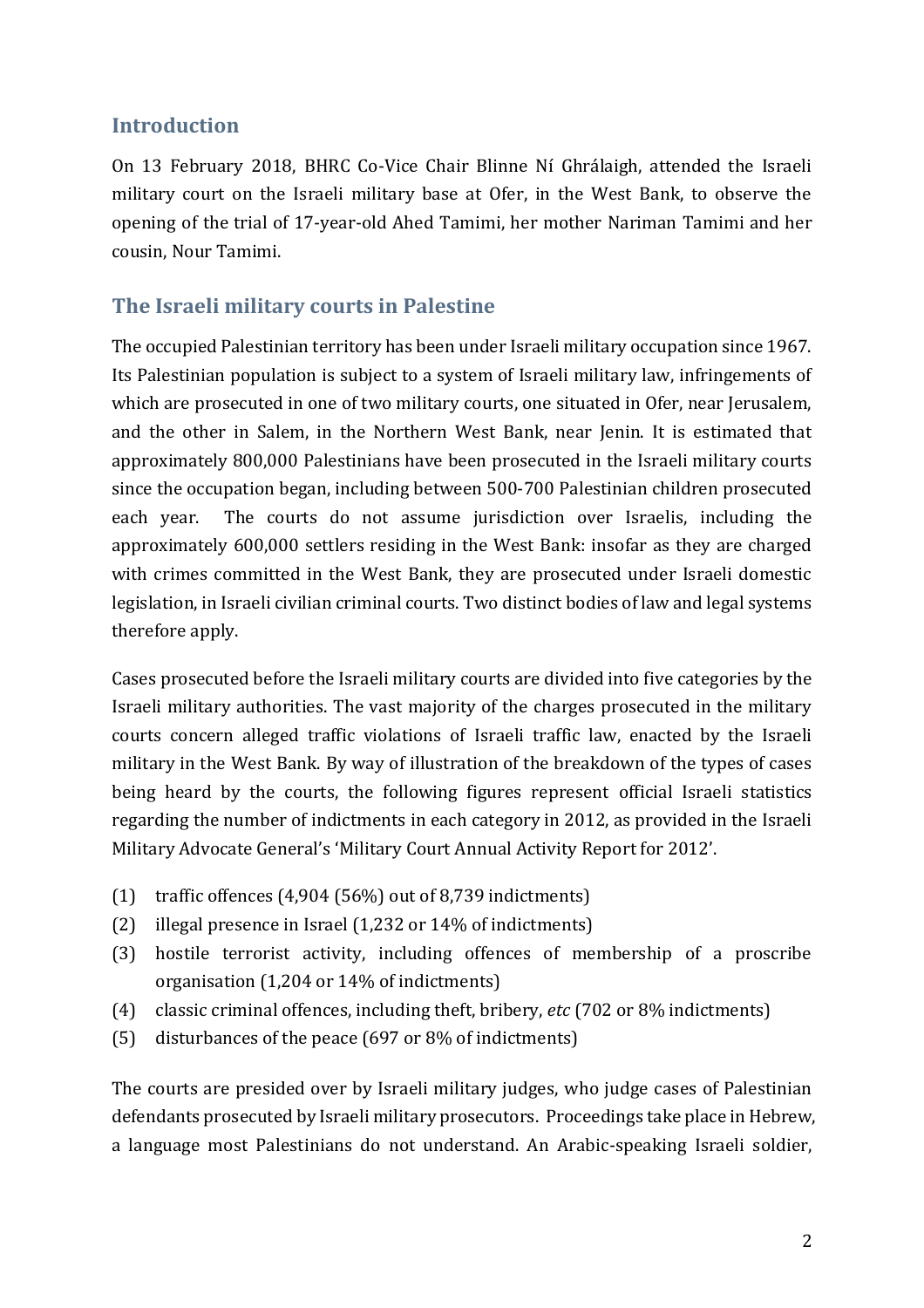typically a member of the Druze minority within Israel, provides some interpretation services in court.

The courts have an almost 100 percent conviction rate.<sup>1</sup>

#### **Background to the charges**

Ahed, Nariman and Nour Tamimi are all facing charges relating to an incident on 15 December 2017, the recording of which went viral after being uploaded onto the internet. The video showed an altercation between the women and a number of heavily armed Israeli soldiers. The video showed, in particular, Ahed being pushed by an Israeli soldier, and her hitting and kicking him.

The incident occurred in the occupied West Bank village of Nabi Saleh, outside Nariman and Ahed's house. The village is home to approximately 600 people. A significant proportion of the lands belonging to the village have been confiscated to build the illegal Israeli settlement of Halamish. In 2009, the village's water spring was also taken over by Israeli settlers, leading to weekly demonstrations in the village against the confiscation of their lands, as documented *inter alia* in the United Nations Office for the Coordination of Humanitarian Affairs' 2012 report 'How Dispossession Happens: the Humanitarian Impact of the Takeover of Palestinian Water Springs by Israeli Settlers'.

The village is reportedly raided on a regular basis by Israeli soldiers, often deploying tear gas, skunk spray, a putrid-smelling liquid, and both rubber and live ammunition. Bassem Tamimi, Ahed's father, estimates that the family home has been raided upwards of 150 times by Israeli soldiers. A number of Palestinians in the village have been killed by Israeli soldiers, including Nariman's brother, and many more have been injured, some seriously. Numerous villagers have been convicted in the Israeli military courts, including in relation to their protest activity. Both of Ahed's parents have been detained by Israeli authorities on a number of occasions. In 2012, Bassem was declared an Amnesty International prisoner of conscience, as a consequence of his then imprisonment.

The incident involving Ahed, Nariman and Nour reportedly occurred shortly after Ahed's 14-year old cousin Mohammed Tamimi, was shot in the head with a rubber-coated steel bullet by an Israeli soldier in the village. Part of his skull is now missing. Mohammed was

http://www.btselem.org/download/201107\_no\_minor\_matter\_eng.pdf.

l

<sup>&</sup>lt;sup>1</sup> See, e.g., Israeli Military Advocate General's 'Military Court Annual Activity Report for 2010'. See also, Chaim Levinson, 'Nearly 100% of All Military Court Cases in West Bank End in Conviction, Haaretz Learns', *Ha'aretz*, 29 November 2011, available at: [http://www.haaretz.com/nearly-100-of-all-military-court-cases-in-west-bank-end](http://www.haaretz.com/nearly-100-of-all-military-court-cases-in-west-bank-end-in-conviction-haaretz-learns-1.398369)[in-conviction-haaretz-learns-1.398369,](http://www.haaretz.com/nearly-100-of-all-military-court-cases-in-west-bank-end-in-conviction-haaretz-learns-1.398369) and B'tselem, 'No Minor Matter – Violation of the Rights of Palestinian Minors Arrested by Israel on Suspicion of Stone Throwing' (June 2011) at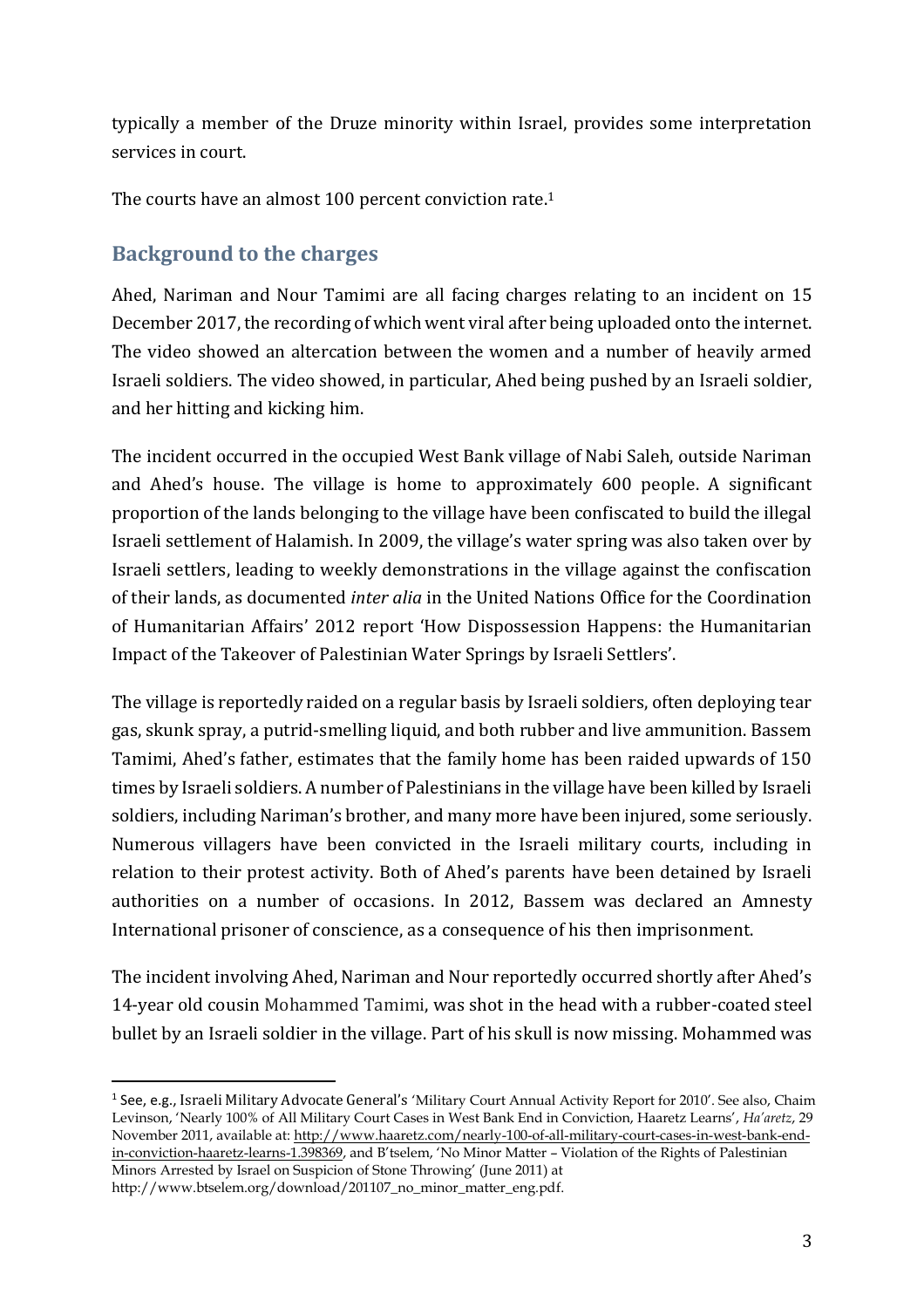arrested by the Israeli military on 26 February 2018, a week after the opening of Ahed, Nariman and Nour's trials, along with nine other members of the Tamimi family. He is reported to have admitted under interrogation that the wound to his head was caused in a bicycle accident, an admission he and his family say was coerced, and which they say is plainly contradicted by the medical and eye-witness evidence.

In the early hours of the morning of 19 December 2017, heavily armed Israeli soldiers, accompanied by a camera crew, raided the Tamimi home and arrested Ahed. The footage was broadcast in the Israeli and international media. Ahed's mother, Nariman, was arrested herself later that day, having reportedly attended an Israeli police station in the nearby settlement in order to ascertain Ahed's whereabouts. Nour was arrested from her home the following day, in a 'sweep' of the village by the Israeli army, in which sixteen others were also reportedly arrested.

# **The charges**

Ahed has been charged with 12 offences, dating from April 2016, including the incident on 15 December 2017. They include aggravated assault of an Israeli soldier, assaulting an Israeli soldier, disturbing an Israeli soldier in the execution of his duty, threatening an Israeli soldier, throwing stones, and incitement. The charge of stone throwing alone carries a maximum penalty of 10 years' imprisonment.

Nour and Nariman face similar charges. Nariman in particular faces charges of criminal incitement relating to her filming of the incident on 15 December 2017 and publishing it on social media.

# **The proceedings**

Ahed is being tried in the youth court of the Israeli military court at Ofer. That is to say she is being tried by an Israeli military judge who has been designated to be a youth court judge. Her mother and cousin are being tried in two separate trials in the adult courts. The trials all took place sequentially, in the same courtroom.

The proceedings were attended by significant numbers of the international press and representatives of foreign diplomatic missions. They were also attended by Bassem Tamimi, and three other members of the Tamimi family.

Ahed was brought into the courtroom, handcuffed and shackled at the feet, to a barrage of press cameras and news reporters, who took her photograph and began to ask her questions. The military judge ordered everybody out of the courtroom for some time.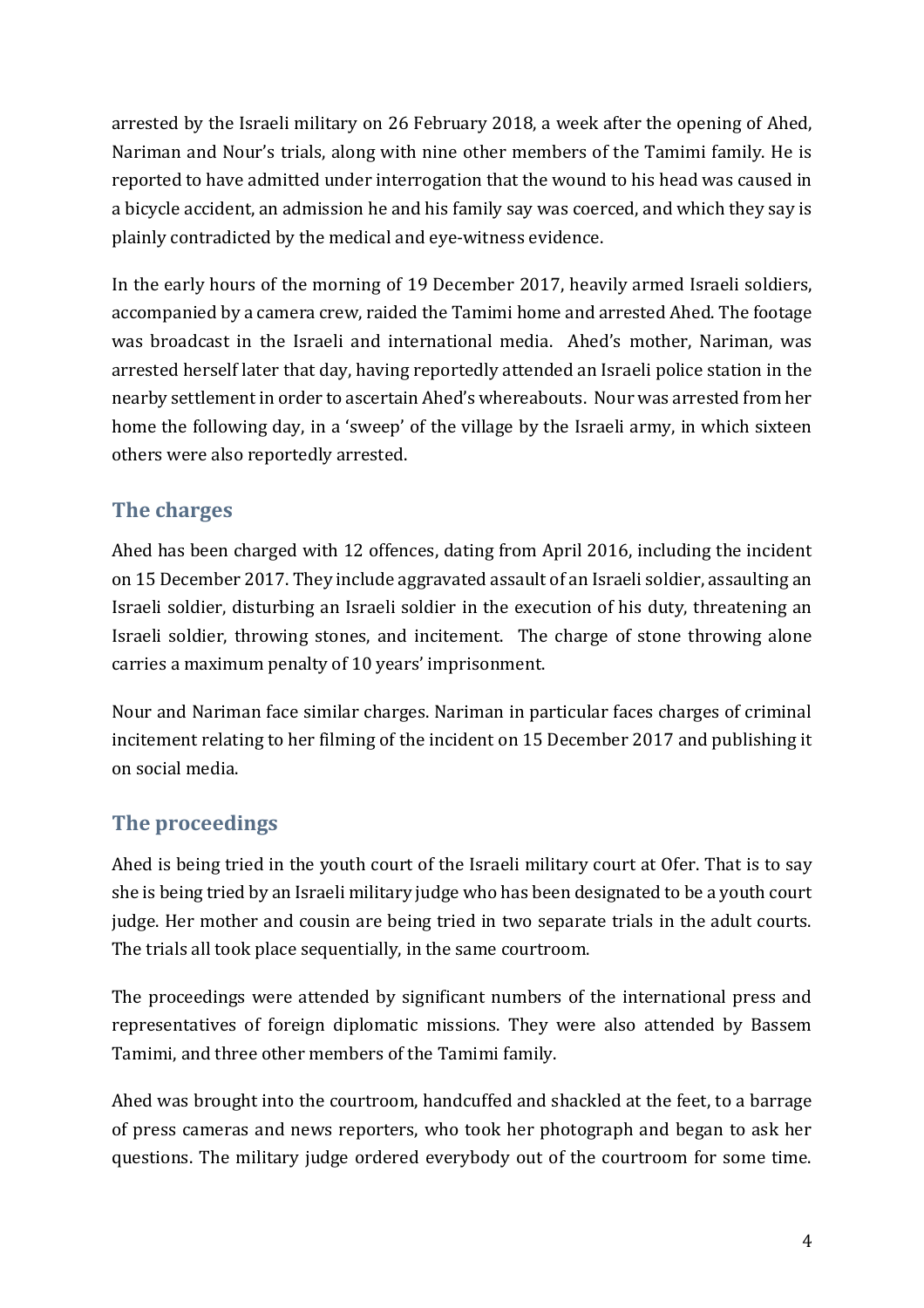Only diplomatic and legal observers were then allowed to re-enter. On their re-entry, the military judge ruled that the proceedings concerning Ahed would be held *in camera*, as the court was sitting as a youth court. Against strong objections by Ahed and her family, as conveyed and supported by her lawyer, Gaby Lasky, all observers were made to leave and the court was closed. It was therefore not possible to observe those proceedings. However, BHRC was able to attend the proceedings in the afternoon involving Nariman and Nour Tamimi, both of whom are adults. It is understood that the hearing in Ahed's case was materially the same as those in Nariman and Nour's cases. They are all represented by the same lawyer, Ms Lasky.

Ms Lasky's raised a number of legal and procedural arguments at each of the trials. First, that the occupation was illegal, having gone on for over 50 years. It is understood that this argument questioned the jurisdiction of the court to try the Palestinians, including the three members of the Tamimi family. This preliminary argument has not yet been developed orally or ruled upon.

Ms Lasky's second argument was that the trial should not be opened and the indictment should not be read (a) because it had not yet been translated from Hebrew (the language of the Israeli military courts) into Arabic, and (b) because materials requested by the defence from the Israeli military prosecution regarding the number of Israeli settlers in the West Bank who have been charged and prosecuted before the military courts for similar offences had not yet been provided. N.B. as set out above, the military courts do not assume jurisdiction over Israelis as a matter of policy. It appears that in requesting the information, Ms Lasky is seeking to put on record the fact that there is a dual legal system operating in the West Bank: whether a person is Israeli on the one hand, or Palestinian on the other hand, will determine whether what laws they are bound by and prosecuted under, and what courts they are prosecuted in.

The second argument was unsuccessful: the Israeli military translator in the court provided an oral translation of the indictment from Hebrew into Arabic, with the official written translation to follow. The three trials were therefore officially opened.

Ms Lasky gave a number of interviews at Court at which she asserted that the proceedings in Ahed's case had been closed by the military court in an attempt by the Israeli military to avoid scrutiny. She highlighted that the previous proceedings in Ahed's case had all been held in open court. She further highlighted that the Israeli military had filmed and broadcast footage of Ahed's arrest from her home in the middle of the night, which, she asserted, demonstrated that the Israeli army had had scant regard for Ahed's rights as a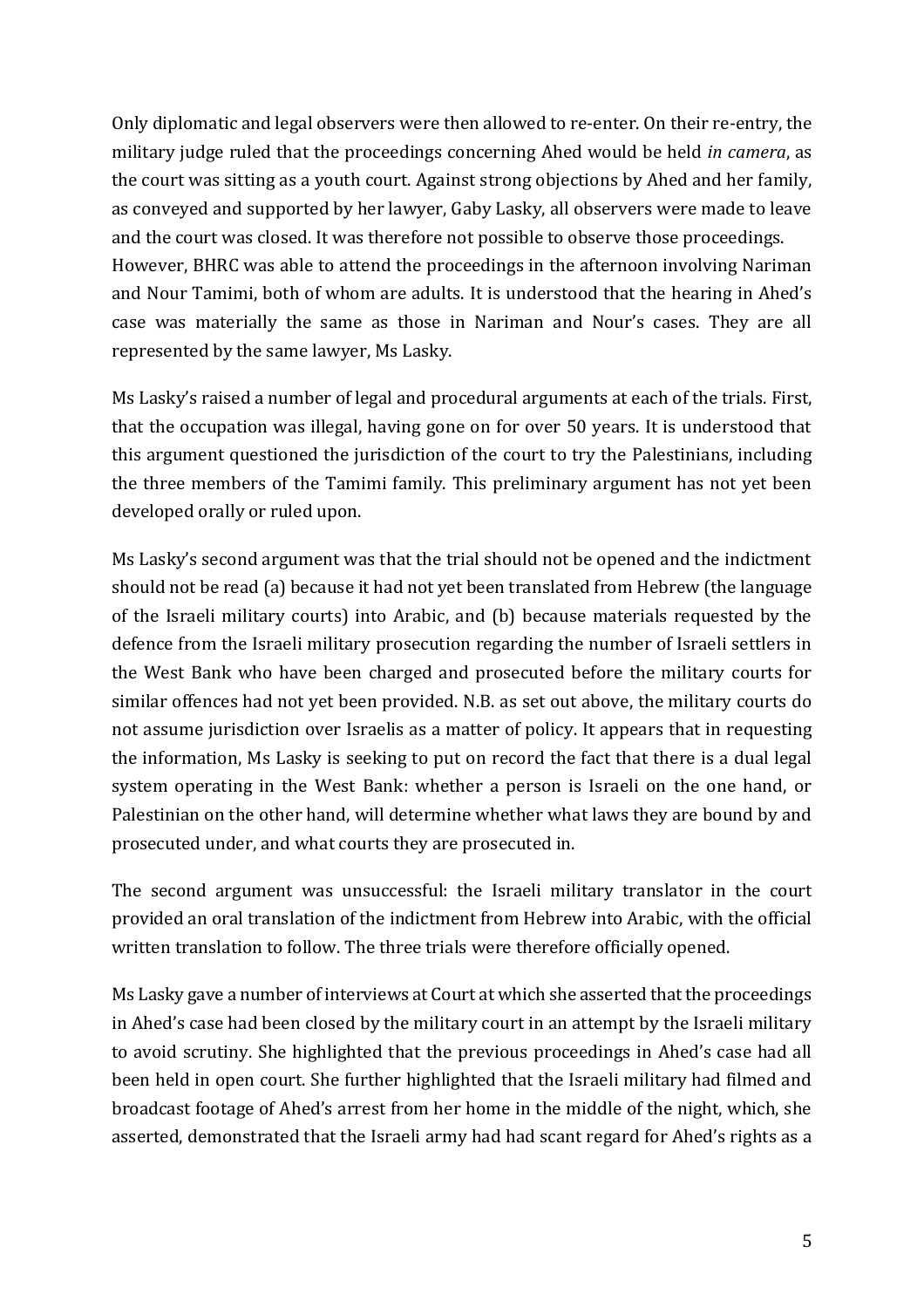minor, including her right to privacy. It is understood that Ms Lasky intends to appeal against the ruling.

#### **Subsequent hearings**

Nour and Nariman's trials were adjourned until 6 March 2018. Ahed's has been adjourned until 11 March 2018. Ahed and Nariman have been remanded in custody until those hearings. The Court previously ruled that they are to be refused bail and detained until the end of the proceedings in their respective cases. They are both being detained within Israel. Nour has been released on bail.

# **Observations**

This report is intended to provide a factual overview of the proceedings in the above cases to date, rather than a legal analysis of the case, which has only just begun. However, BHRC highlights three serious legal concerns that arise at this stage on the face of the proceedings:

- (1) The United Nations Convention on the Rights of the Child, which Israel has ratified, provides that children are only to be deprived of their liberty as last resort and for the shortest appropriate period of time. The facts of this case do not appear to justify Ahed's ongoing detention prior to and during the trial, particularly when it is anticipated to last for a considerable period of time, in relation to offences allegedly committed when she was between 15 and 16 years of age.
- (2) Ahed and Nariman are being detained in Israel, rather than in the West Bank, in grave violation of Article 147 of the Fourth Geneva Convention of 1949, read in conjunction with Articles 49 and 76. Articles 49 strictly prohibits any transfer by an occupier of members of the occupied population outside of occupied territory, regardless of their motive. Article 76 in turn mandates that any members of the occupied population accused of offences be detained within the occupied territory. Grave violations of the Fourth Geneva Convention constitute war crimes.
- (3) Israel is a signatory to the International Convention on Civil and Political Rights, which guarantees the right to a fair trial, including the right to an independent and impartial tribunal. While the provisions of the Fourth Geneva Convention allow for the establishment by the occupier of military courts of occupation to prosecute certain crimes, real concerns arise regarding the lack of independence and bias – whether actual or perceived – of Israeli soldiers sitting as judges in proceedings against Palestinian civilians charged with having committed acts against Israeli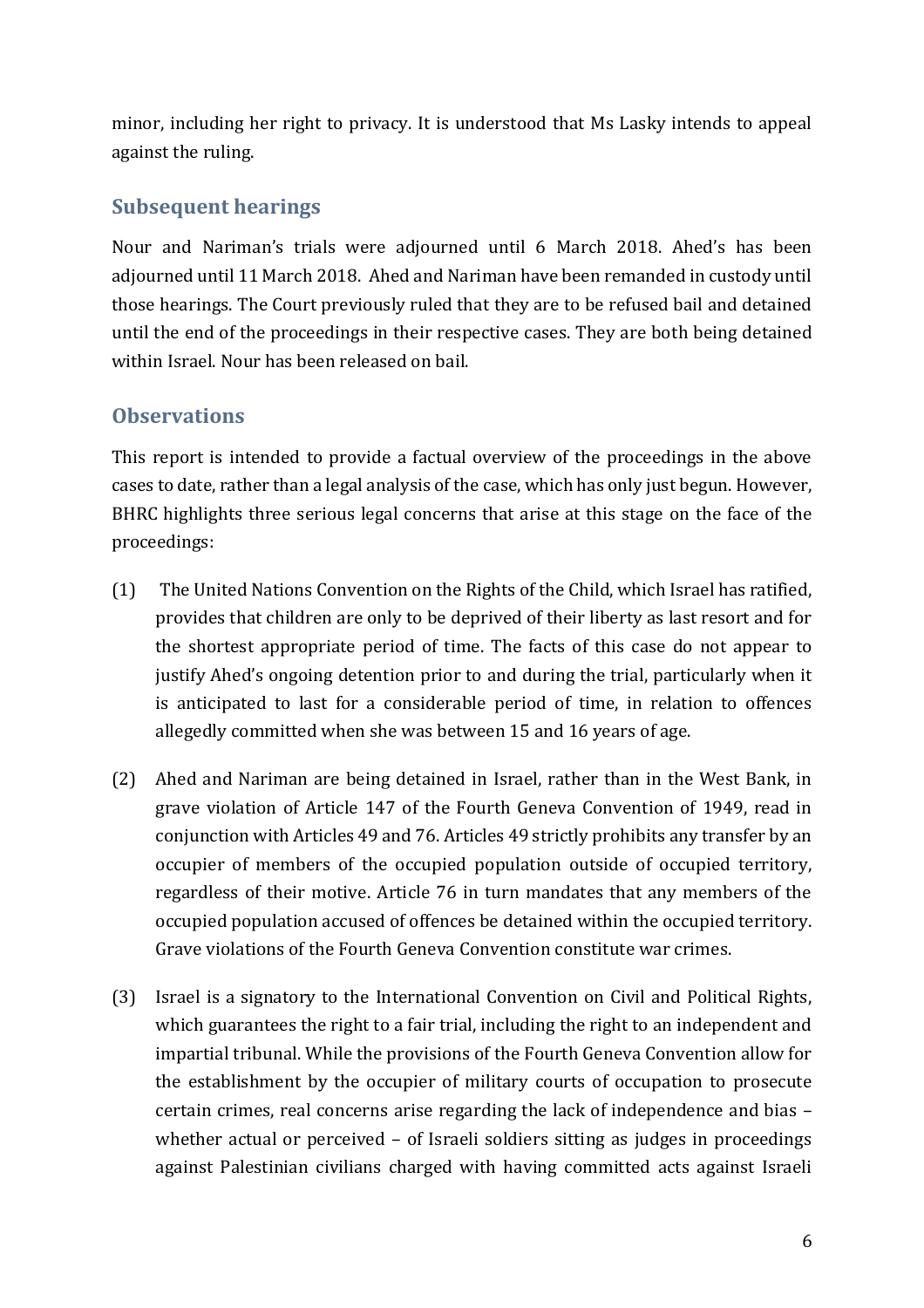soldiers such as those charged against the defendants in these cases. The concerns are all the more stark in the case of child defendants.

BHRC continues to monitor developments.